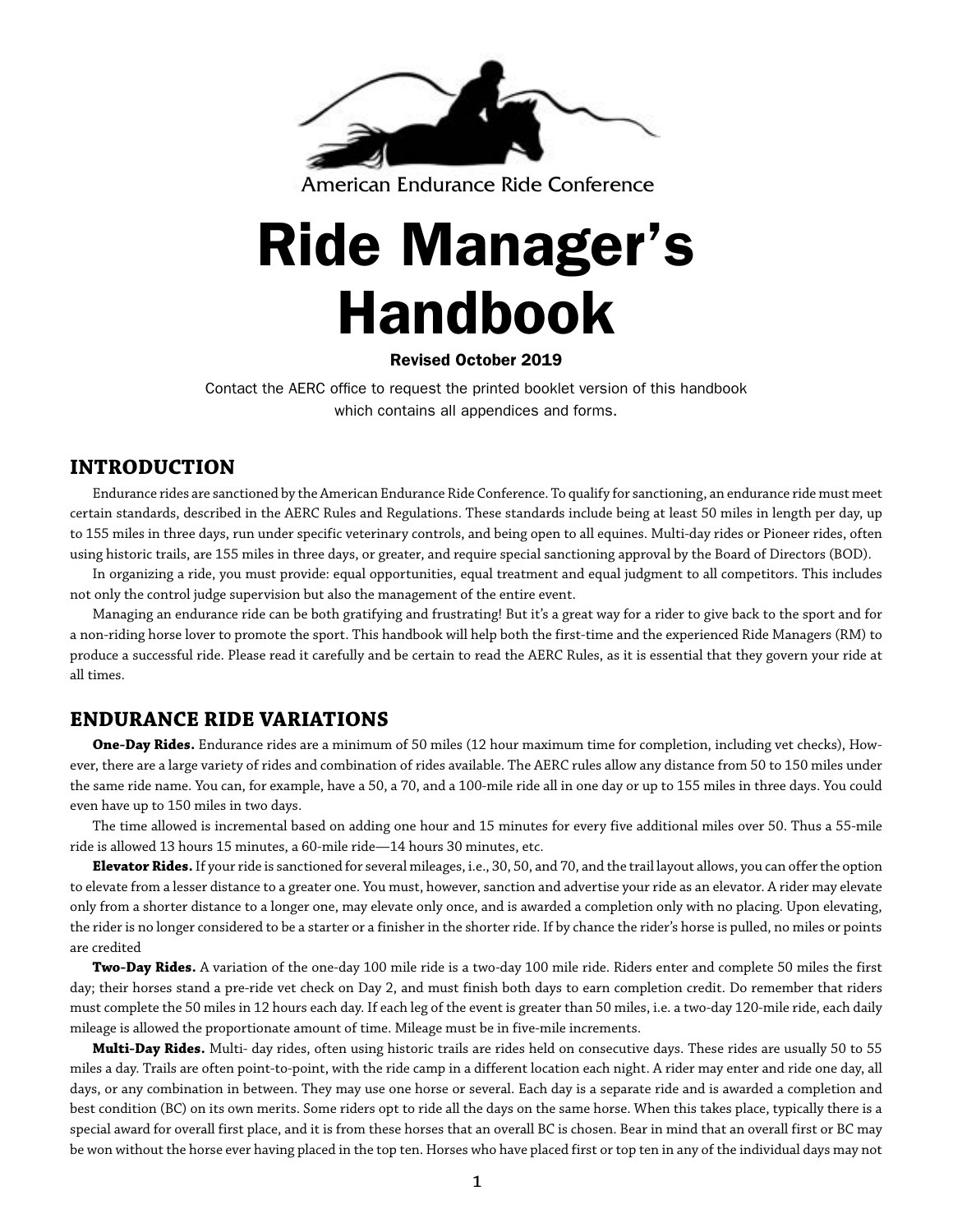receive this award if they have not done the entire number of days. Ultimately, it is the horse and rider team that completes the entire number of days in the least amount of elapsed time that wins the overall first place. Overall BC is usually dependent on the judgment of the control judge(s), as it is more difficult to judge by the AERC formula than in a one-day ride.

Point-to-point rides present the most difficult logistics, where as a normal ride everything stays in camp, a point-to-point requires staff or volunteers to crew for moving riders and move the camp itself.

Multi-day rides require special sanctioning and must be approved by the sanctioning director as well as the BOD for the first two years.

## **Limited Distance Rides**

Limited distance (LD) rides are rides of 25 to 35 miles in length. These rides must be sanctioned in conjunction with a regular endurance ride. Riders who are AERC members receive mileage credit for themselves and their horses in the separate LD category. Equines must be a minimum of 48 months of age to participate. Refer to the AERC Rules and Regulations for complete rules on Limited Distance rides.

## **Introductory Rides**

Ride managers may elect to hold Introductory rides (Intro rides) o 22.5 miles or less. These are rides that are intended to introduce riders to the sport. Intro rides must be designated on the sanctioning form and be held in conjunction with an AERC sanctioned endurance ride or clinic. (See the AERC Rule Book for rules regarding Intro rides)

## **GENERAL INFORMATION**

Planning and producing an endurance ride takes time, effort, and usually an upfront financial outlay. Few people are able to put on an endurance ride without a substantial number of competitors to defray the expenses in insurance, sanctioning fees, veterinary control, and facilities.

Like any sports activity involving numbers of people and held outdoors, a great deal of effort and planning is required to assure the event runs without serious problems. A generalized timetable of things to do months ahead and hours before the ride may be useful as a check list.

## **AERC Sanctioning Requirements**

You can obtain a sanctioning form from the AERC office, downloadable from the AERC website, or can be completed on-line on the AERC website.

Your regional sanctioning director must receive a request for sanctioning 90 days before the event is to take place. When choosing a date for you ride, you should take into consideration other regional rides so as to help maximize attendance at each ride. Regional directors can help you in scheduling your ride. Regional directors may also be able to offer suggestions on ride personnel and control judge, as well as other useful information to help your ride run smoothly. They can also put you in touch with experienced ride managers in your area to help answer your questions and offer suggestions.

## **PHYSICAL CONSIDERATIONS**

## **Choosing a Ride Campsite**

The campsite needs to be spacious enough to hold all the expected trucks, trailers and campers. It needs to be accessible to motor homes and large trailer rigs, and it must be feasible to get rigs in and out after an unexpected rainstorm.

While people can bring their own drinking water, a source of water for the horses is imperative. If the source is difficult or unsafe for horses to access, provide a pump and stock tank and keep it full. If a campsite is to be dry, or if water is unfit for people, be sure to provide this information on your website or in your ride flyer.

Mark off areas for the vet check, for ride personnel camping, and for vendors, if any. This will prevent any competitors from parking there and will eliminate the job of trying to move someone after they have already set up camp. Unless the ride is held in an established campground with restrooms, you should provide porta-potties for riders and volunteers. A general rule is one porta-potty per 25 people for a weekend. Have a supply of extra toilet paper available.

A bulletin board in camp is useful for posting a large map of the trail and various announcements, such as advising of fire danger; a schedule of events, and whether or not the riders and crews must clean up camp after themselves. Some public areas require all hay and manure to be removed. If the campsite is on private land and the owner doesn't require the manure to be removed, it is at least beneficial to the land to scatter leftover hay so it does not burn the grass underneath it.

## **Establishing the Trail**

The nucleus of any endurance ride is the trail. The most important criterion for any trail is that it be the correct distance and that it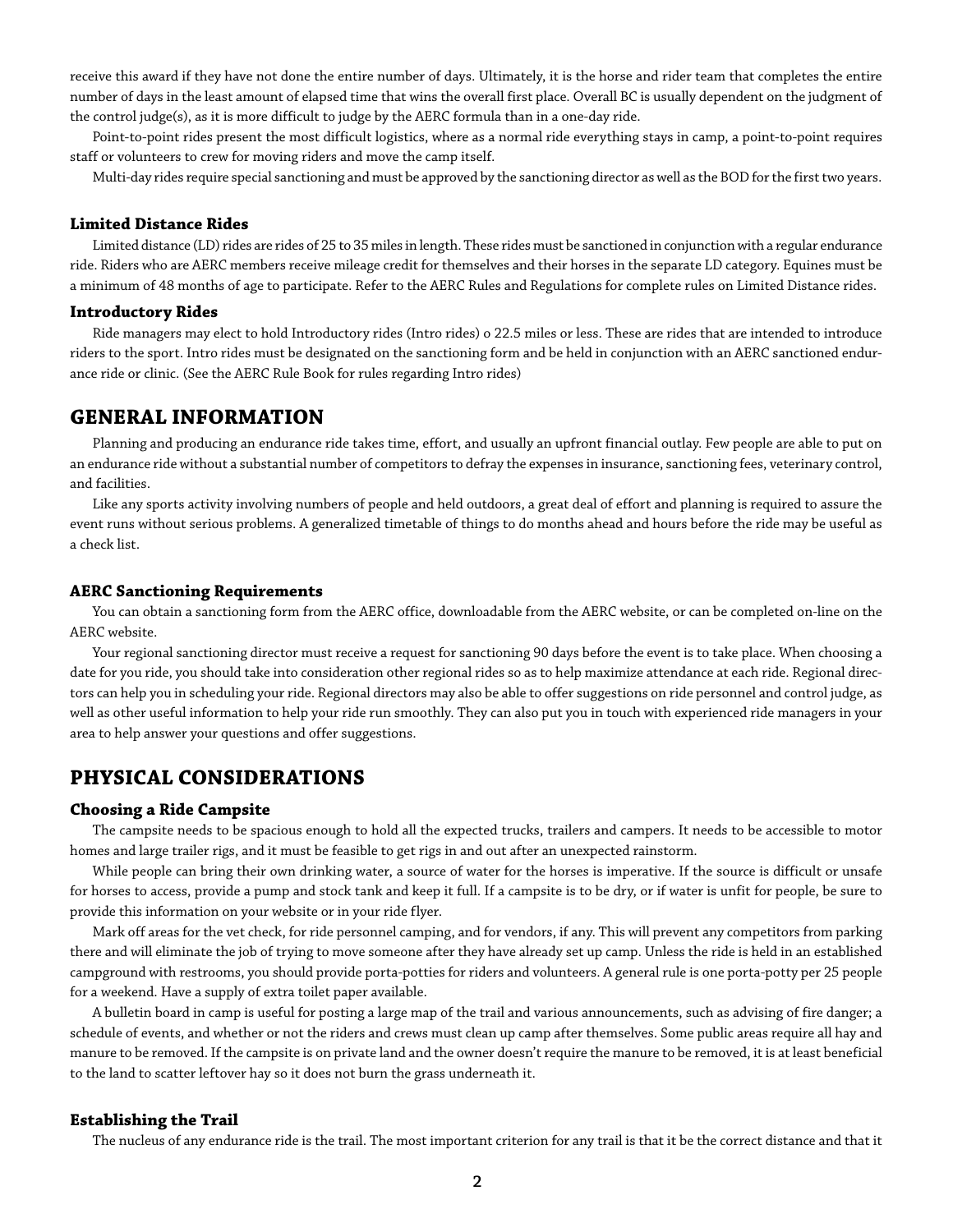be feasible and avoid obvious dangers. A ride may seem feasible on paper but may be impossible or excessively difficult in reality. Establishing the trail, which includes selecting a ride campsite and locations of out-of-camp vet checks can take months. The trail should be challenging and of interest to all entrants. Your ride may have some new riders with horses of limited trail experience, as well as some junior riders. Some of the most scenic trails cover rugged and remote terrain. Any sections that are naturally risky should be well marked and discussed in advance at the pre-ride briefing. Endurance riding is challenging enough without exposing horses and riders to unnecessary perils or adding hazards just to make the ride more difficult.

No matter how well you have planned, weather can cause things to go awry. Dry forests can be closed at the last minute due to fire danger and excessive rain can turn the ground into a sea of mud or even prevent a ride manager from opening the trails after winter damage. Public agencies may close parks or other areas if conditions are not suitable. Early snow masks lime or dolomite markings and may blend in with light color flagging. It is a good idea to have an alternative route in case weather conditions make the original trail unsafe or not doable in time. Perhaps you may want to discuss with your sanctioning director an alternate date.

## **Permission to Use Land**

It is essential to obtain permission from landowners, whether it be private or under city, county, state or federal control. Public land is not always available for competitive events where an entry fee is charged. Most agencies will have a permit form for ride management to fill out. They will usually ask for a map of the complete trail and location of the ride camp and vet checks. They will also require proof of liability insurance and a special use fee before issuing a permit. Start this paperwork well before the ride. It is also very important to get permission in writing from private property owners and be certain they understand your intentions before they sign. This should include the various entities that will be passing through their land and the frequency: horses, motor vehicles, etc., what gates will be opened and for how long, who will open and close them, and trail restoration needs, before and after the ride.

## **Trail Layout**

Many different trail configurations are used for endurance rides. Some are point-to-point, where the finish line is a long way from the start. This kind of trail, while often interesting and frequently of significant historic value, is by far the most difficult logistically for both ride management and riders. These usually require more ride personnel to run efficiently. The terrain covered and access to the trail are factors that must be considered. Other types of trail are: a single loop (sometimes with a "stem" in and out of base camp, making a "keyhole" shape), a single loop repeated (such as a 25-mile loop run twice to make 50 miles), a figure 8 (which allows the major vet check to be in camp) or a daisy pattern (which allows all vet checks to be in camp). The last one is the most logistically convenient, but can cause horses to become reluctant to leave camp.

Know the terrain before you plan your ride. If you don't have personal knowledge, check with people who do. Discover what conflicting activities may be taking place in the same area at the same time. These could include anything from cross-country bicycle races to cattle drives and would be seriously incompatible with an endurance ride.

Plan your vet checks with these factors in mind: availability of level space, water (either natural or supplied), and accessibility by vets, ride personnel and crews, if they are to be allowed. Bear in mind that ample water in spring may be no guarantee of adequate water in summer or fall.

Trail surface is an important factor. Pavement should be bypassed if at all possible, and kept to a minimum if unavoidable; make sure the surface is free of bottles and other debris. Roads, whether dirt or paved, which sustain heavy traffic should not be used. Long stretches of graveled road are hard on horses' legs and can cause stone bruises or road founder. Rocky trails can also cause hoof and leg damage, but it is unlikely that most desert and mountain rides can offer rock-free trails. Dirt roads with no gravel and forest trails are ideal.

## **Creating or Clearing Trail**

Allow plenty of time for preparing your trail, as clearing or building new trail in wooded areas can take enormous amounts of effort and time. Limbs that could cause eye damage to a rider must be removed. A rule of thumb is that all limbs reachable overhead with long-handled limb loppers from the back of a horse should be removed. Anything lying on the trail should be easily stepped over at a walk or trot. Not all horses are willing to jump. It is preferable, though not always possible, to remove all larger obstacles from the trail. Try to avoid or repair any deep gullies, and select the safest route possible for crossing creeks. Useful tools in clearing and building trail include a chainsaw, long-handled limb loppers, and two excellent fire-fighting tools, the Pulaski and the MacLeod. The latter two are available from loggers' and arborist' supply catalogs.

## **Measuring the Trail**

Accurate trail measurement is not easy but is extremely important. Not only is it unfair for horses and riders to receive incorrect credit for their miles, but riders pace themselves based on their expectations of the ride length. A ride that is significantly longer or shorter than advertised often causes rider complaints, something ride managers do not want or need.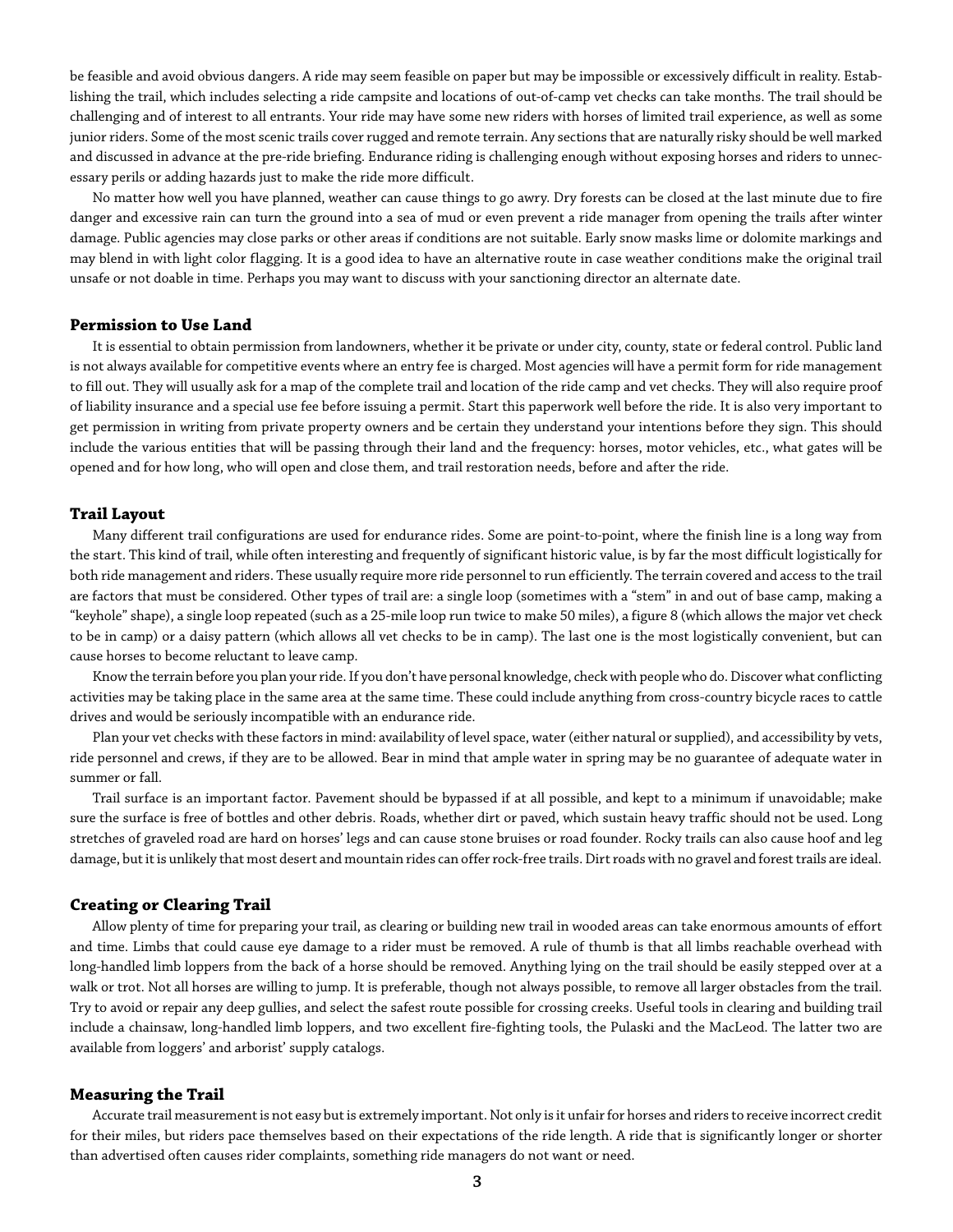The best measurement technique is by mechanical means, on the ground. Trucks, with 4-wheel drive if necessary, trail motorcycles, quad-runners, or mountain bicycles equipped with cyclometers all work well. A surveyors' wheel works on terrain too rugged for any other means. If it is impossible to take a physical measurement, a map measuring wheel (available from specialty catalogs, surveyors' supply or a good office supply store) can be used on a USGS topographic map. Set the wheel to the contour designation on the map and run it along the trail as closely as possible. Add 10% to your measurement (to accommodate the twists, turns and elevation changes) and you should come extremely close to the distance registered on a truck odometer for the same section of trail. A word of caution—agencies do not always have the correct mileage on signposts. Global Positioning Systems (GPS) are becoming more affordable and provide another option in measuring your trail. The accuracy of trail measurements can be affected by the sophistication and age of your GPS model as well as the terrain. If possible, measure the trail with more than one method. Take the time to educate yourself on correct methods of taking GPS measurements as well as the specific equipment you are using.

## **Marking the Trail**

This is one of the most important responsibilities of the ride manager, along with correct measurement of the trail and selection of experienced, competent equine veterinarians. Nothing will cause dissatisfaction with a ride more than a poorly marked trail. If possible, have several horsemen assess your markings by pre-riding sections of your trail.

Marking Supplies. It is vitally important to choose marking materials that contrast boldly with the surroundings. Green and blue ribbons and striped ribbons do not show up well in forests, yellow and white are marginal if not combined with other, brighter colors. Fluorescent pink and orange are the best. Fluorescent pink or orange with polka dots also work well. Remember, too, that many men are somewhat colorblind, so polka dots would help them identify markings. Sometimes it works well to place two colors together, such as orange and blue, or pink and white. The bright colors catch the eye, while the less dominant colors can signify a different ride (30, as opposed to 50) or a different loop of the same mileage (loop 1, as opposed to loop 2 in the 50 miler). Tying two colors together is also a good way to differentiate between your ride and a timber harvest area. Forestry markings are often either one color alone or several colors together, and often include wide ribbons with printing on them.

Wherever possible, place ribbons on the right side of the trail, and advise of this at your ride briefing. In this manner, if the rider finds himself riding the trail and the ribbons are on the left, he will know that he took a wrong turn somewhere. There will always be times when there is nothing on the right-hand side on which to hang ribbons. In those cases, try to place a small wooden stake, metal rod, surveyor's stake or plastic pipe on which to hang flagging. A convenient method for hanging ribbons involves tying them to clothespins in advance. The ribbons are much easier to hang and remove, either from horseback or vehicle, and are reusable year after year. Clip them onto a loop of twine so they can be worn across your shoulder while hanging them from horseback, and so they will hang straight when you store them.

Signs with arrows can be made by using permanent markers and drawing them on plastic plates or corrugated plastic, which can be easily stapled to trees (if allowed by landowner) or posts. Arrows can also be drawn or printed on card stock and laminated. It is best to staple a laminated sign onto a piece of plywood to keep it rigid. High-visibility colored cover stock, such as pink or arrange, shows up the best just about anywhere.

**Day Markings.** A good rule of thumb for hanging flagging is to place one about every 1/4 mile on trail that is straightforward—call them "security ribbons" as they help assure a rider that they are on the correct trail. Arrows stapled on trees or posts are a great way to mark confusing areas and turns. Dolomite or flour arrows on the ground at turns are very helpful, as are lines of dolomite or white surveyors' tape tied across the trail not to be ridden. Warning signs indicating unmodified hazards ahead are important.

A word of caution: cattle and deer will eat flagging! If there are cattle in the area of your ride, you can count on this happening. Hang the flagging out of reach or wrap it around a stake, barber-pole style. Loose and windblown flags attract cows like a magnet.

**Night Markings.** Trails to be ridden at night need additional identification. Light colored flagging, signs made on white card stock or white paper plates, chemical light sticks, and LED lighting are necessary. Combining a bright color such as fluorescent orange or pink with white is helpful on rides that will start in, or extend into the darkness, the color catching the eye in daylight, the white being more visible at night. A good rule of thumb is to hang the light sticks periodically in darker forested areas. Open areas, especially on moonlit nights, will not need the light sticks, except at turns and particular spots. Red light sticks can be purchased and are especially good for warning of hazards such as washouts or low hanging branches. In some cases, it is not possible to repair or remove such hazards, so it is very wise to mark them with warning indicators. A word of caution: do not hang two light sticks on opposite sides of a hazard, such as a fence, deep ditch, or cattle guard. The riders will automatically go from one light to the next without always being able to see the hazard in between. Be sure to hang light sticks in such a way as to lead the riders around the hazard, such as through a gate next to the cattle guard not across the cattle guard itself. It is a good idea to hang the light sticks on the right, as well as the flagging. Riders will soon pick up on the consistency of the markings placement and it will make ride management's job easier if such consistency is practiced at all times.

**Turns and Trail Splits.** At trail deviations, such as an unexpected turn off the main trail, several markings are useful. Try hanging a group of three ribbons about 12" apart (warns of a turn), then reinforce this with two ribbons on the new trail, one just after the turn and another perhaps 25 feet from the first. An arrow stapled on a tree or post reinforces the ribbons and a dolomite bar or strip of white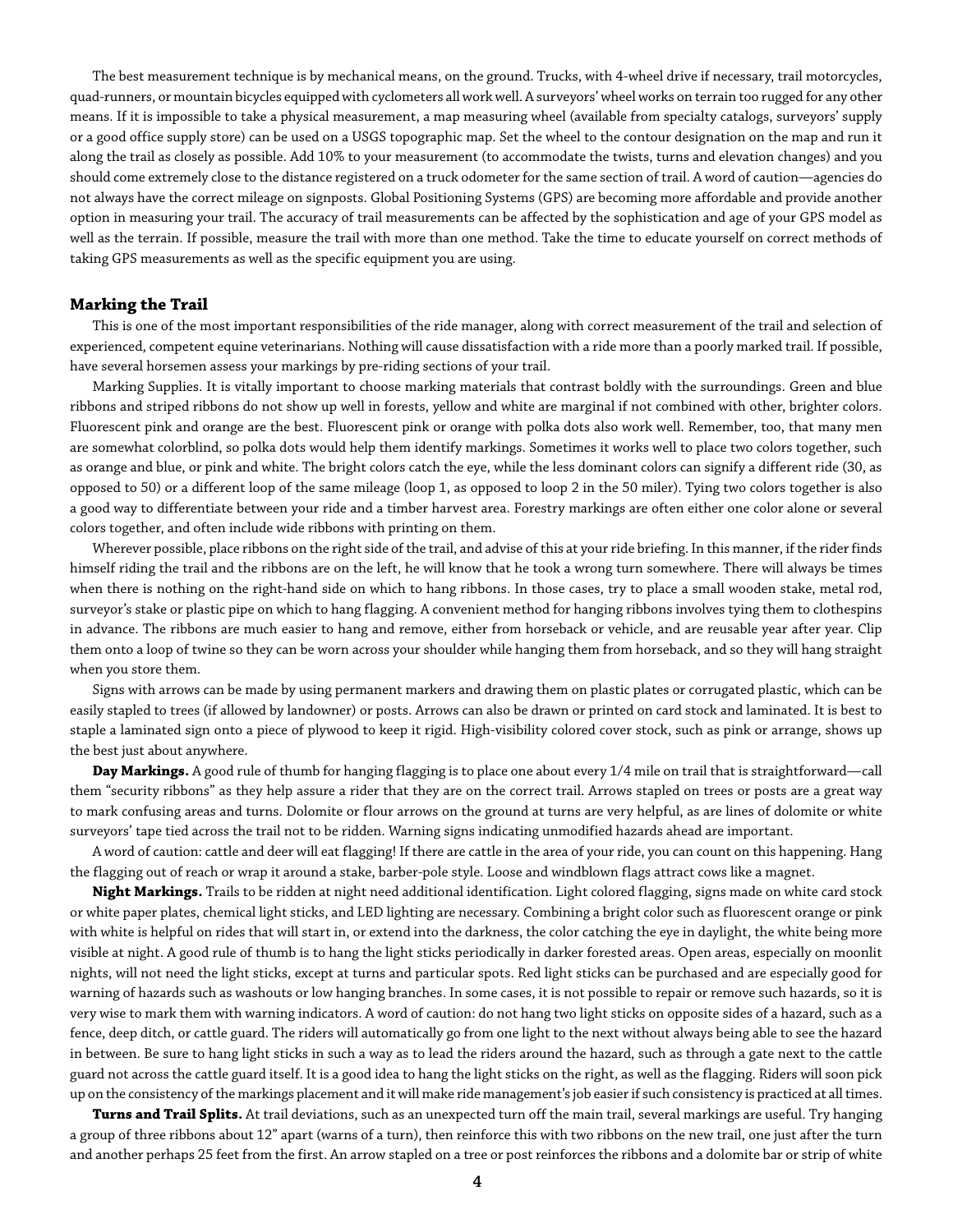tape across the unwanted trail completes the marking. *It is essential that riders can tell which way they will be turning, far enough in advance, to make the turn without slowing their pace.* (If possible, mark a turn three ways - flagging, dolomite, and arrows. No one has ever complained about an over-marked trail). If your trail has a split where one loop or mileage goes one way and another loop or mileage goes another way, be sure to make a sign with advice, such as "50 milers, loop 1 to vet check 2" or "30 milers, loop 2 to finish." Add an arrow with each sign and no one should have any hesitation about which way to go.

If your ride has a significant feature such as a slide, huge rock, waterfall, or steep grade, it is fun to identify it. Eventually, your ride will become known for such landmarks. Landmarks are also useful in identifying a location where a horse might have come up lame, a rider injured or become ill, or a tree had fallen across the trail since you had last been there.

**When to Mark.** To avoid vandalism, consumption by cattle or deer, and general weather damage, it is best to mark your trail as close to the event date as possible. Then recheck critical areas the day before or even on the ride date, if these areas are easily accessible in a timely manner. Ribbons are best hung from tree branches so that they hang vertically out in the open and have less chance of being blown into the surrounding vegetation where they cannot be seen readily. Trail marking is a complex subject, and different methods work best in different areas. Try some of the methods recommended in this handbook and develop your own techniques for success.

## **Vet Check Sites**

As you explore areas for trails, select prospective sites for vet checks. An ideal site has the advantage of easy accessibility for ride personnel and crews—if they are to be allowed, and a relatively level area with plenty of room for horses, riders, ride personnel and crews. It is best to have a parking area adjacent to, but not in, the vetting and crewing area. A supply of water is essential, whether it is from a natural or supplied source. A water tank is desirable, along with extra buckets supplied for crews to draw water for sponging horses. Avoid allowing crews to sponge horses directly out of the drinking water, as horses often won't drink water in which there is a salt and mud buildup. The water source should be close to the crewing/vetting area.

Be sure to calculate the driving time from base camp to the vet check sites so that personnel can arrive there in plenty of time to set up and be ready for the first incoming horses. Be sure to consider any additional traffic on the day of the event when calculating access time to all check points. A 100-yard walk to the vet check is not unreasonable, if it is not possible to drive exactly to the site.

#### **Start and Finish**

Pay careful attention to both the first and last miles of your trail; this is where most accidents occur. If possible, the first mile needs plenty of room for passing and no hazards to endanger the horses in the excitement of the start. If such an area is not available, consider a controlled start where the riders stay behind a vehicle or designated rider or riders who will travel at a speed appropriate and safe for the terrain. When the terrain becomes safe, then the horses and riders can move out at their own pace. The finish is also extremely important. Prepare for front-runners to be racing for the finish. There should be enough room for two or more horses to race and there should be no sharp turns, steep banks, ditches or other hazards, no vehicles, no dogs or small children, and enough room after a run-out *for the horses to stop safely*. Establishing boundaries of the "race course" is advisable to help to keep spectators and vehicles a safe distance from the finishing horses. Placing stakes and tying survey tape, twine or rope between them can help to create a barrier.

The finish line must be predetermined and it is recommended that it is marked the day before by some means so that riders can see where the finish line is and offer them a chance to 'pre-ride' the finish. Marking the finish line can be as simple as placing two stakes or posts in the ground far enough apart so that two or three horses can safely pass between them (50 feet). One should be cautioned about placing a 'line' on the ground (by using dolomite (lime), flour, tape, etc) as some horses may shy from it or attempt to jump it. You should also be careful with the placing of the finish line staff and their supplies – tables/chairs/tents can cause horses to shy.

## **OTHER CONSIDERATIONS**

## **Budget**

It is important to make out a budget early in your planning and stick with it. Allow for unforeseen expenses, and do not overestimate the expected number of entries. Your regional director can be a lot of help to you here. Resist the temptation to go "first class" with everything on your first ride—it's easy to lose money on an endurance ride!

When planning your budget and establishing your entry fees keep in mind the AERC per rider fee, drug testing fees, and any other per rider fees that may come into play (land use, camping, additional sanctioning fees from local clubs, etc). While these may seem to be a small amount initially, they do add up – especially when you submit your final results.

## **Publicity/Ride Information**

Sanctioning the ride automatically lists it on the AERC ride calendar in Endurance News and on the AERC Website on ride calendar page. Additional advertising options certainly exist with the popularity of social media. Creating a website is a good way to provide addi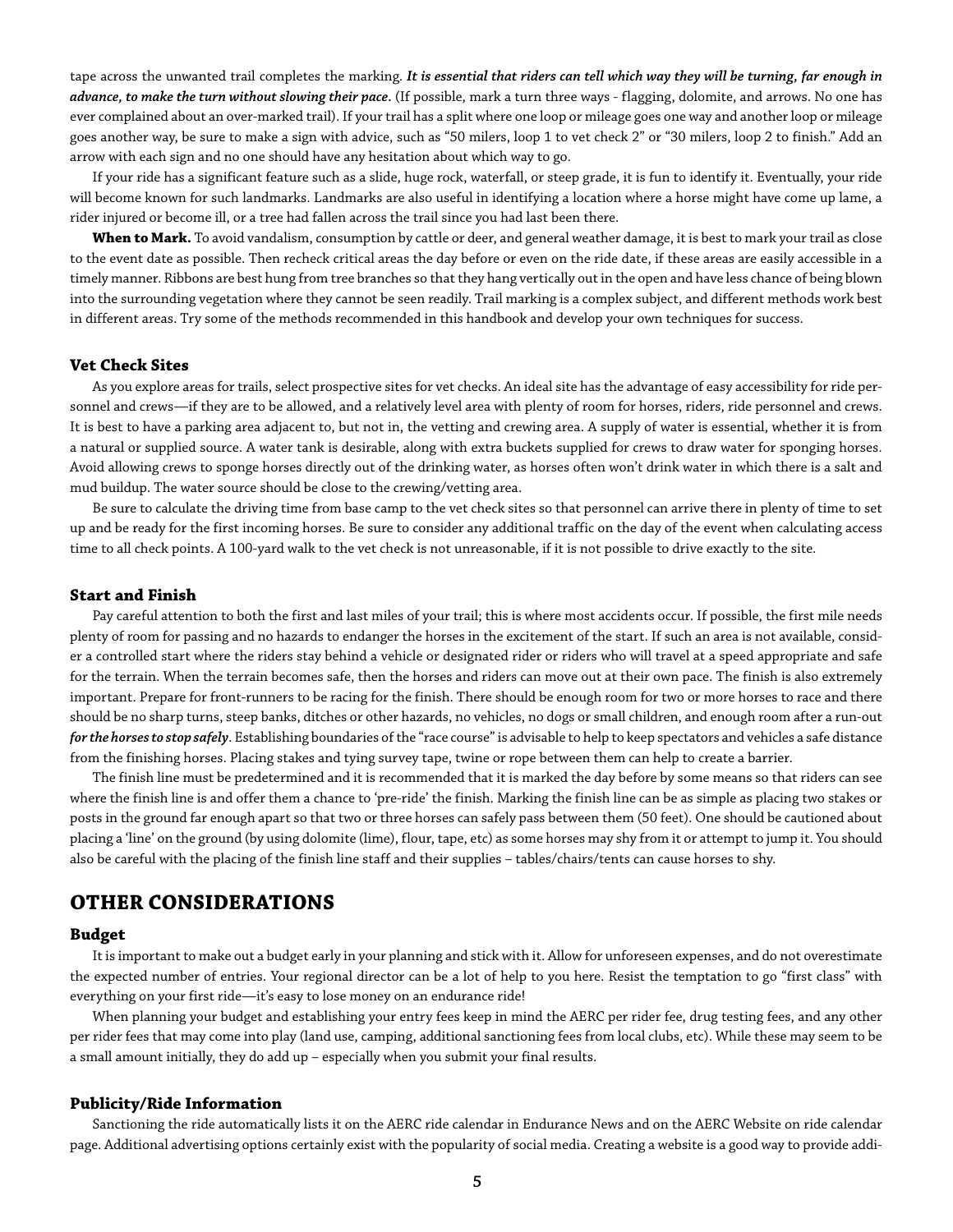tional information for riders and can help to promote your ride. You can provide a link to your website within the AERC online Calendar. Some ride managers also create ride fliers that can be mailed out to people in their region and/or surrounding regions. A link to you ride flier can also be placed next to your online ride listing on the AERC site. Placing fliers at local feed and tack stores a couple months ahead of the ride can help to promote your event to possible new people to the sport. Contacting the local newspapers about writing an article about the upcoming event can also help to get the word out. Offering a "new rider clinic" to be held prior to, or in addition to, your event might be something to consider to bring in new riders to the sport. Ride entry blanks and printed fliers can be distributed at other rides, regional endurance conventions and the AERC Annual Convention.

Whether you create a website or make a ride flyer (or both) you should include a few key items to help the riders prepare for their adventure. You should include directions to the base camp with information about what to expect for the roads into camp. Be sure to include details regarding availability of water for people and horses. You should also include information regarding the availability of meals, whether meals are to be potluck, and the distance from camp to the nearest gas station, grocery store, and cafe or restaurant. Include a schedule of when the camp will open, start times, meeting and meal times. It's also very important to include any special camp rules if there are any (no dogs allowed, limited entry, horse health requirements, containment/corrals allowed etc). Providing information on vet check procedures, criteria, and what one would expect for trails is also important. If possible, include a few photos of the trail or even a map of the trail can help to entice riders to come and help them to prepare for your ride. Of course one should also include entry information – entry fees, deadlines for entry, release(s) for signature. This can be in the form of online entry form or a form that the rider downloads and brings with or mails to you.

After the ride and when you've sent the results to the AERC office, you might ask if you can write an article for Endurance New. If so, be sure you include photographs and ask a few of the riders to provide quotes about the ride. The more publicity you can generate after your ride, the more interest you will attract for your next ride.

## **Food**

Food for riders and crews is optional, but be sure to advise riders whether or not food is to be served or available as well as cost or non-riders. Some rides even contact a local food vendor to come in and set up a food truck. Often rides will have an awards banquet. This can be anything from a potluck to a full-fledged sit down dinner. Keep in mind the cost, as riders are coming to enjoy your trails first and foremost.

As a ride manager, you will need to be sure that your control judges and ride personnel are fed. Typically you should plan on some type of easy to feed breakfast – muffins, pastries, breakfast burritos and an ample supply of coffee are the typical fare. Lunches can range from a simple sack lunch to a barbecue. Don't feel that you have to provide a four-course meal, but be aware that your staff will be a lot easier to get along with if they are fed. Having a couple of coolers in the vet check area filled with cold drinks is necessary, especially when the temperatures get hot. It's also a good idea to have a few snacks available for your staff – granola bars, chips, and fresh fruit are always a hit. You should also plan on some type of dinner for your ride personnel. Again, this can be something very simple to having a banquet for everyone. If you are hosting a 75 mile or 100 mile event, it's a good idea to consider providing something late into the evening for those who are staying up waiting on riders – a simple pot of chili or stew can go a long way to make the wait a little more enjoyable. Try to assign the food service to someone other than yourself, as managing the ride is enough of a job without having to deal with food. A riding club or non-riding friend/neighbor might enjoy this activity.

## **Water**

Access to horse water must be considered in laying out your trail and in selecting your ride camp and vet check sites. Water that is acceptable for horses may not be safe for human consumption and people must be advised of this. It is very important to state the water availability in your ride flyer and/or on your website. Multi-day rides, especially point-to-point ones, may have one or more dry camps. You need to state this, so riders will come prepared with adequate water containers.

Vet checks should be supplied with water, if none is available naturally, you'll need to haul it in by water truck/tanker. It's ideal to provide two water troughs at a vet check, one for drinking and one for sponging. Post a sign advising riders and crews not to dip sweaty sponges in the drinking water.

## **THE DAY BEFORE**

## **Rider Registration**

The ride secretary and one helper should be able to handle all the pre-ride registration. Be specific about the system you choose and keep it simple. If your riders pre-enter they can come to the registration table and pick up their packets with little or no further business. If not, the entry area needs chairs, some clipboards with entry forms and pens. Riders should be prepared to show their AERC membership card and non-members must pay an extra \$15 fee. Be sure to collect all fees before the start of the ride. Create a master list for each ride distance with rider name, number and weight division.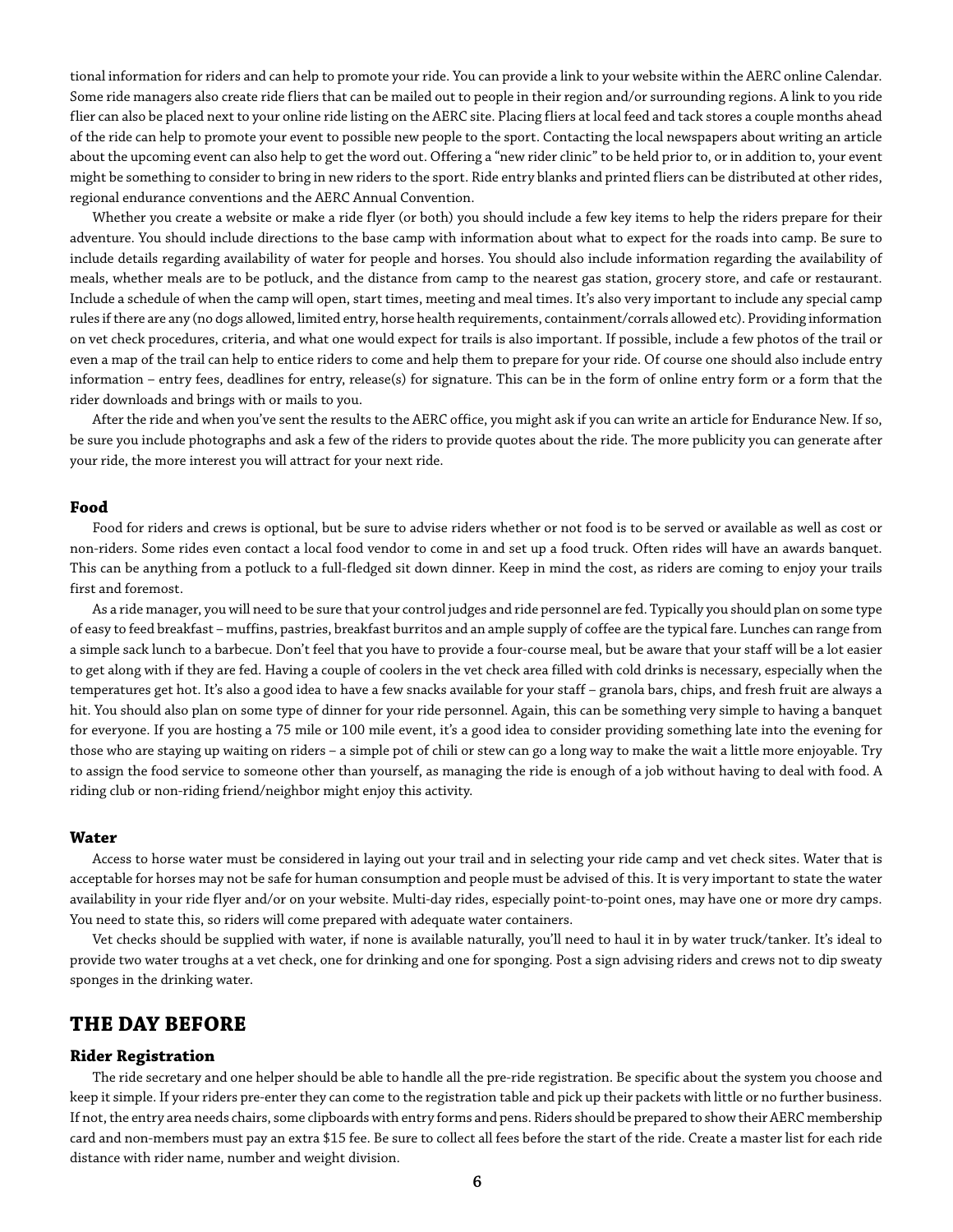## **Rider Packets**

 Riders typically receive a vet cart with their name, the name of their horse and their rider number on it, a trail map, and meal tickets as necessary. Rides with pre-entries can have all of this information in an envelope to be given to riders at check in Additional items may be information sheets, advertisements from awards donors, and entries for other upcoming rides.

A. Rider (Vet) Card. Every rider carries a rider or vet card throughout the entire ride. All rides must use an AERC approved vet card. It needs to be printed on durable paper, like card stock. Separate colors for the endurance ride(s) and the LD rides are helpful. A small plastic bag with zip closure is helpful for keeping the card dry and relatively clean. B. Trail Maps. Maps can be very simple drawings or can be copied from USGS topographical maps with the trail drawn. It's useful to mark vet checks, water locations, hazards, and creek and road crossings. If different loops are used, identify them on your trail map, as well as the color of flagging used.

C. Meal Tickets (if applicable). Stapling meal tickets on the inside of the rider packet envelope helps avoid loss or misplacement of the tickets.

#### **Pre-Ride Vet Check**

Try to set up your vet check area so that the ground is as flat and with as few holes as possible for the trot-outs. The area also needs to leave room for a line of horses to stand without endangering other riders or horses.

If possible, provide each vet with a recorder (vet secretary), who will record all the vet's findings on the rider card. The vets will give each horse a thorough examination, record resting metabolic factors and check for soundness. Every horse in every distance needs to pass a pre-ride vet examination.

## **Identifying Competitors**

The easiest way to identify the horse-rider teams is to assign a number to them when they enter your ride. This number is recorded on the rider packet, the vet card, the rider list and will appear on the important lists for the start, vet checks and finish.

After passing the pre-ride exam, the horse needs o be marked with a livestock paint stick on one or both hips with the rider number. Yellow, pink and orange are the most conspicuous colors. You can purchase these at any farm and ranch store. If you are offering two or more mileages, it is useful to identify the riders by different prefix numbers, i.e. 501, 502, etc. for 50 milers, 301, 302 for 30 milers, 701, 702, etc. for 70 milers and 101, 102, 103, etc. for 100 milers. Straight numbering i.e. 1, 2, 3 is fine if there is only one mileage. You could also use straight numbering for a 50 miler and 201, etc. for a 25 miler, 301, etc. for a 30 miler.

## **Pre-Ride Briefing**

This is your opportunity to highlight important information (i.e. start times, vet criteria, hold times, special camp rules, trail hazards), to go over any last minute changes and to answer questions. The briefing should include a welcome to the riders and an introduction of the control judges and other key personnel. If your volunteers are from a local group, it's thoughtful to give them public credit. A description of particular points on the trail, such as hazards, difficult terrain, or unexpected turns is important, but don't try to describe every little detail. If you have marked the trail as well as you should have, riders are not likely to take the wrong trail. Keep your briefing simple and to the point, and when finished, ask if there are any questions. The head control judge will set criteria for the ride and riders should be informed of the criteria at the ride briefing.

AERC rules require that you offer a separate ride meeting for those entered in a limited distance event. This additional meeting should cover the differences in the completion criteria and offer the opportunity for any newer riders to ask questions. If you have a number of first time riders it can be beneficial to have one of your control judges available to help answer any questions they may have. If you have a large number of first time riders it can be beneficial to have a specific meeting for them to go over all of the ride events in detail and answer more specific questions they may have.

## **RIDE PERSONNEL AND DUTIES**

## **Ride Manager**

As a ride manager you are responsible for operating a smooth- running ride. Keep this in mind when selecting people to help you with your ride. You can have a great deal of discontent, griping, problems and formal protests if you are not capable of making tough decisions and sticking by them. However, your decisions must be in line with the AERC rules. You can, For the safety of the horse or riders, you may impose stricter criteria, but you *cannot ignore* AERC rules. No matter how well you think you know the rules, re-read the book a week or two before your ride and have it handy on ride day.

To avoid the majority of problems you must: 1) provide a correctly measured and *well-marked trail*, 2) hire competent equine control judges who are experienced with endurance horses and rides, 3) treat every competitor fairly, with no exceptions or allowances, and 4) not make any unnecessary rules. Any rules you plan to have, including completion criteria, that are different from AERC's, must be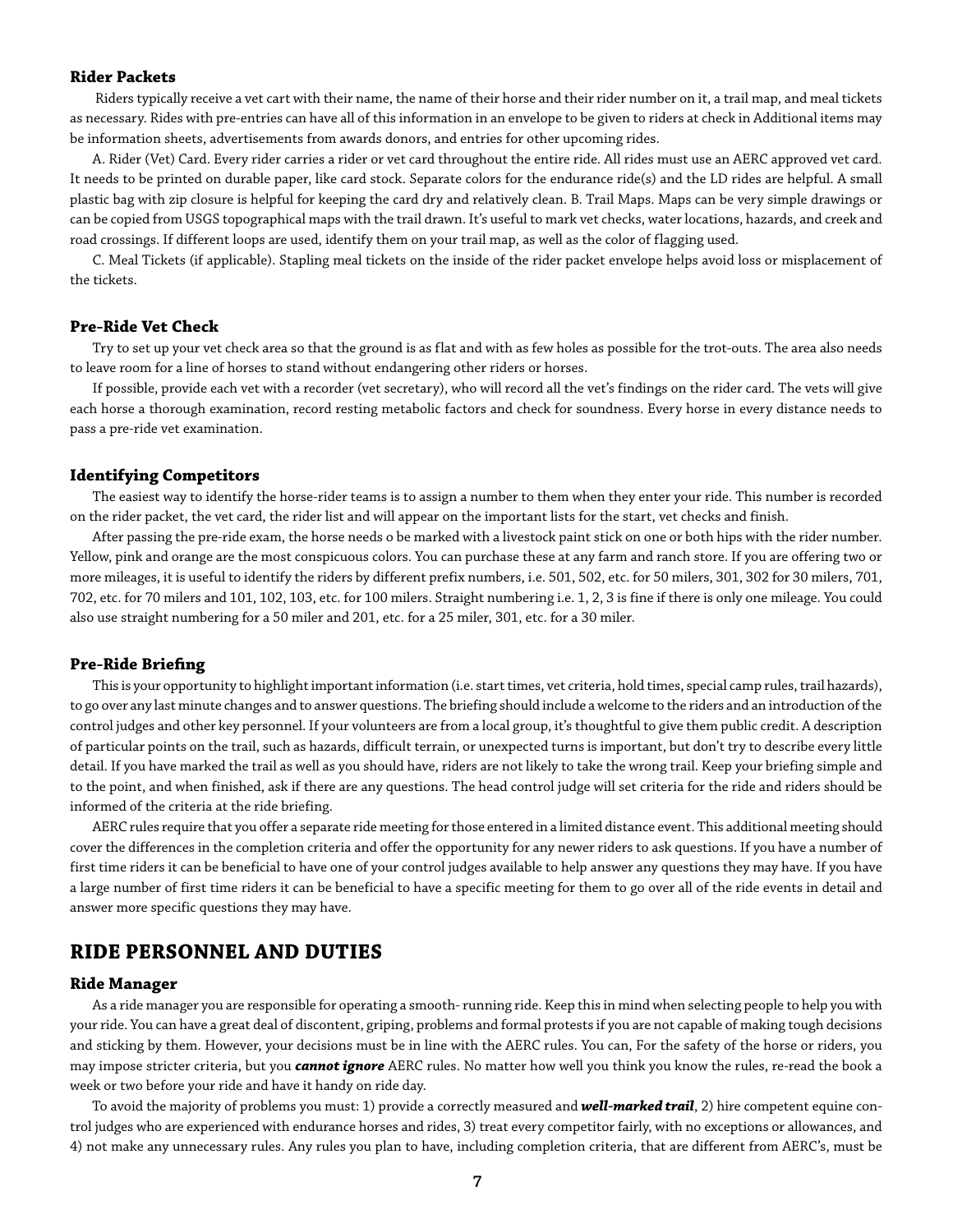written down and available to riders before the start of your ride.

Another role of the ride manager is that of host or hostess. In planning or implementing this event, you should treat your competitors and their horses as your guests and keep their welfare and safety in mind as you plan your ride. The trail should be planned for the equines' needs and abilities, not for ease of marking.

If you are planning to compete in your own ride, you must have a pre-designated alternate manager who will make decisions and take action while you are out on the trail. The alternate manager must also be an AERC member, have in-depth knowledge of the sport of endurance riding, be familiar with the trail, and be some- what acquainted with other ride personnel.

## **Ride Secretary**

The ride secretary is in charge of taking entries and recording all pertinent information. He/she is also responsible for compiling results and maintaining a master list of entries. In addition to having some basic secretarial or bookkeeping experience, the ride secretary should have good people skills. The secretary's phone number, e-mail address should be on the entry form and along with the ride managers contact information. Some ride managers act as their own secretary, or they may answer all inquiries and then use a ride secretary to help with registration the day before the ride and with paperwork afterwards

## **Ride Veterinarians and Control Judges**

Control judges are persons that have graduated with a Degree in Veterinary Medicine or its equivalent from an institution of recognized accreditation.

A control judge will provide judgment as to an equine's ability to remain in competition. Control judges are not hired to provide a diagnosis. A control judge who is a veterinarian legally licensed to practice may perform concurrent duties outside the role of control judge, such as providing a diagnosis and/or medical treatment.

It is advised that you choose an experienced Head Control Judge and one that works well with riders and the other control judges. The AERC website has a listing of some of the control judges by region/state. The control judge is should be listed on the AERC sanctioning form when you send it to your regional sanctioning director for approval. You will be required to provide one of the treatment plans from the list below on the Sanctioning Form.

- A designated treatment veterinarian on-site
- A control judge who is licensed, willing and able to provide emergency treatment on-site
- A local on-call veterinarian who will provide emergency treatment on-site

• Identification of nearby veterinary facilities that are qualified and available throughout the entire duration of the event to provide emergency referral services if needed.

The sanctioning director will send the approved application to the AERC office along with the information about your ride, which will be published in the monthly Endurance News and on the AERC website. It is best to have your head control judge contracted about six months before your ride, if possible. The head control judge may suggest and secure the services of additional vets/control judges whom you have mutually agreed upon, or a ride manager may contact and secure. Depending on the nature of your trail, number and type of control checkpoints and accessibility, one control judge per 15-25 horses is suggested. A minimum of two is suggested on all rides, since one may be called upon for a treatment situation.

All control judges must be familiar with the AERC Guidelines for Control Judges and Treatment Veterinarians at AERC Endurance Competitions. The head control judge must have experience with control check points of endurance rides and needs to be familiar with the physiology and pathophysiology involved in endurance riding. It is recommended that control judges have passed the AERC Veterinary and Control Judge Certification exam. A list of certified AERC control Judges can be obtained from the AERC office.

Since you as ride manager are hiring the control judges, be sure they are people whom you can work comfortably as a team. In some instances you may have more familiarity with endurance and AERC procedure than control judges new to the sport. Be sure to confer and work closely with your head control judge so there are no misunderstandings regarding your positions, duties, and responsibilities. The control judge's decision is *final* in all matters concerning safety and well-being of the horses.

You as ride manager are responsible for upholding AERC rules and regional rules (parks, Forest Service, BLM, etc.). Ride management has the right to eliminate from competition any rider for reasons of cruelty, poor sportsmanship, harassment of ride personnel or failure to uphold rules, even if the rider has passed the control checkpoint examinations.

## **Control Judge Recorder (Secretary/Scribe)**

Control judge recorders (also called secretaries or scribes) record the information at the various control checks points including the pre-ride check-in. Provide one for each control judge. The recorder's duty is to write down on the vet card all information dictated by the control judge during any examination of a horse. This job offers a great opportunity to someone who wants to learn about the mechanics and metabolics of endurance horses.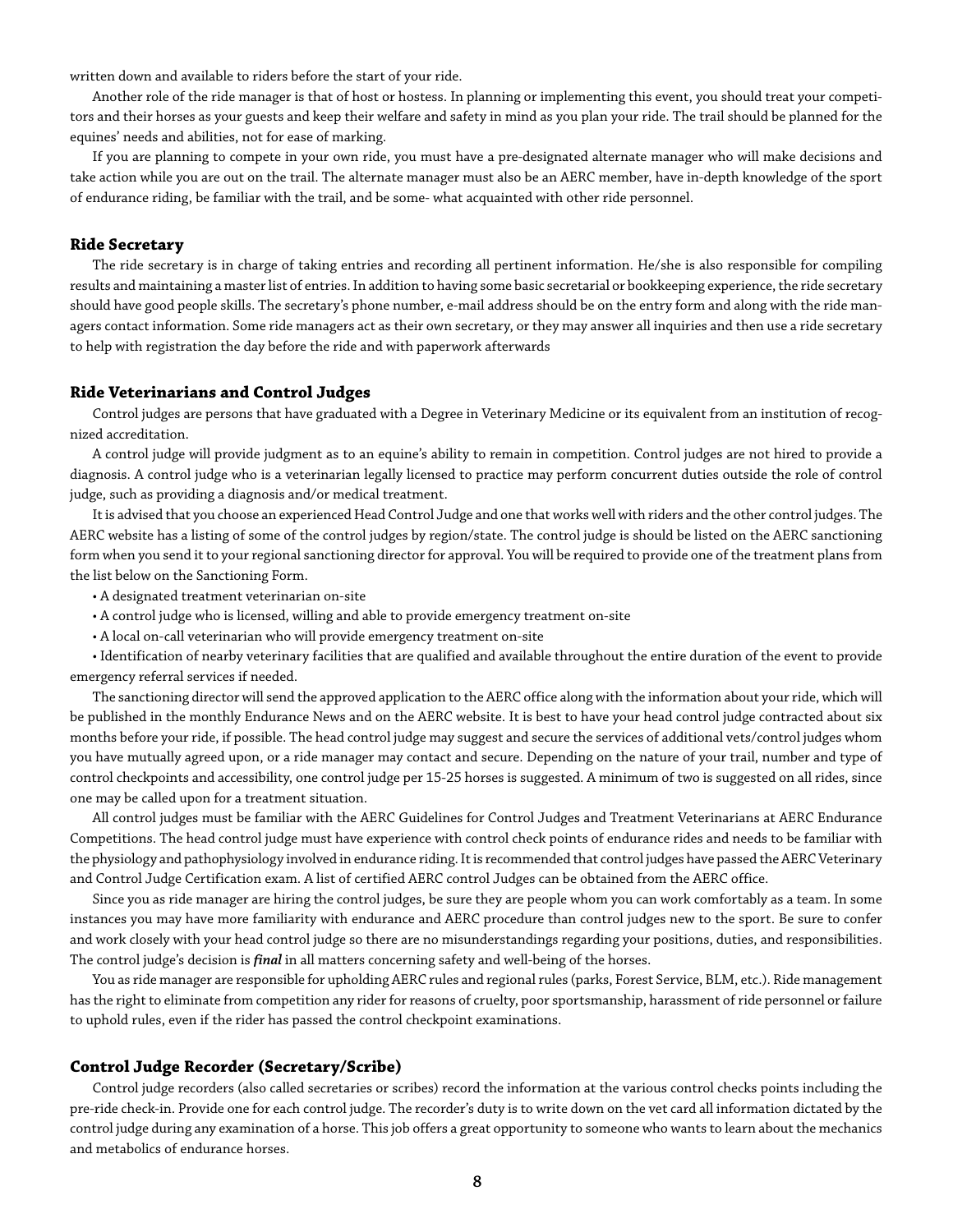## **Pulse Personnel**

Pulse personnel take and record the pulse or a horse upon entering the control check pulse area. It is important to have people experienced in taking pulse, as they will ensure the horse has met the specified criteria criterion before recording the pulse readings on the rider card. The horse's hold time is based upon the time it reached the criteria dictated for the ride. Pulses are taken before passing the horse on to the control judge for further examination. Well-trained pulse personnel can remove a significant burden from the control judges and enhance the efficiency of the check.

If experienced people are not readily available, the ride manager should take the time to train pulse takers or have experienced pulse takers mentor inexperienced pulse personnel. Pulse personnel can record the time on the vet card or a pulse gate timer can record all times as they are taken. Students from a local university vet school can be a source of pulse crews. Some rides that have many control judges send riders directly to the control judges to take the pulse. If this is the case, be sure that you have recorders available to record the time the horse meets pulse criteria.

## **Timers**

**Arrival/Departure Timers.** The responsibility of these timers is to keep track of arrival and departure of the riders. Experienced timers are very important even if other volunteers are new to the sport, as they are critical to ensuring the control checks run smoothly and fairly. One person can record the arrival time on a master sheet along with helpers who will record the time on the vet card. The departure timer (who is often the same person as the arrival timer) releases the riders at the proper recorded time for departure. It is their responsibility to verify that no rider leaves before their hold time is up. Position your timer in a location that is easily accessible to riders as they enter and leave the control check point.

Pulse Gate Timers. Some rides utilize a pulse gate timer, who records the time that the horses reach recovery criteria on a master sheet so that the information is available to the control judges.

**Finish Line Timers.** Timers are needed at the finish line to make accurate recordings and to pass judgment in case of a close race or tie. The finish line timer records the finish time of each rider using the horse/rider number on a master sheet at the finish line. To calculate the ride time, the *hold times* are subtracted from the *overall elapsed time* to establish the *riding time*.

#### **Spotters**

Spotters are useful wherever riders could illegally use an existing shortcut to gain an advantage of time and reduced mileage. Be sure spotters know their instructions and the trail explicitly and they do not leave until all riders have passed by. They should record numbers as the horse/rider teams pass. Ham radio opera- tors are useful for this job, as they can also relay information back to camp or on to the next vet check. This is especially helpful in keeping track of all riders. If a rider was lost or sick/injured, or if there was a sick/injured horse, ride management would have the information and could act upon it.

## **Drag Rider(s)**

This is an important job for one or two riders, as they can pull flagging, remove signs, close gates, and assist any riders in need. Two are preferred, in case of rider injury. They also may pick up items dropped on the trail by the competitors. This can also be done by ATV or trail bike, if such vehicles are allowed on the trail.

#### **Farrier**

It is unusual for an endurance ride to be held without someone's horse losing a shoe. In the past, having a farrier at your ride may have made the difference between a rider finishing or being pulled. Now, many riders carry hoof boots, and the use of these can save a horse from lameness in case of a lost shoe.

Some larger rides may be able to hire a farrier to be on standby, but it may be prohibitively expensive for rides with smaller attendance. Ride management usually is responsible for standby charges, while the farrier charges individual riders for his work. The amount the farrier receives from individual riders may be deducted from his standby charge. Other large rides may pay the farrier a set amount that covers all of his work and is a courtesy to the riders. In general, having a farrier is a luxury and not expected a most rides, especially smaller ones.

## **Ride Steward**

Any ride offering a single prize valued in excess of \$1,000 shall agree to pay the expenses for an AERC-approved steward to attend and monitor the event. The steward is selected by the ride manager from a list of three nominees prepared by the directors of the region in which the event takes place. To assure there is no conflict of interest, neither the ride steward nor any member of his/her family may ride in the event. Nor may he/she have any interest in an equine entered in the event. The steward must be a member of AERC and have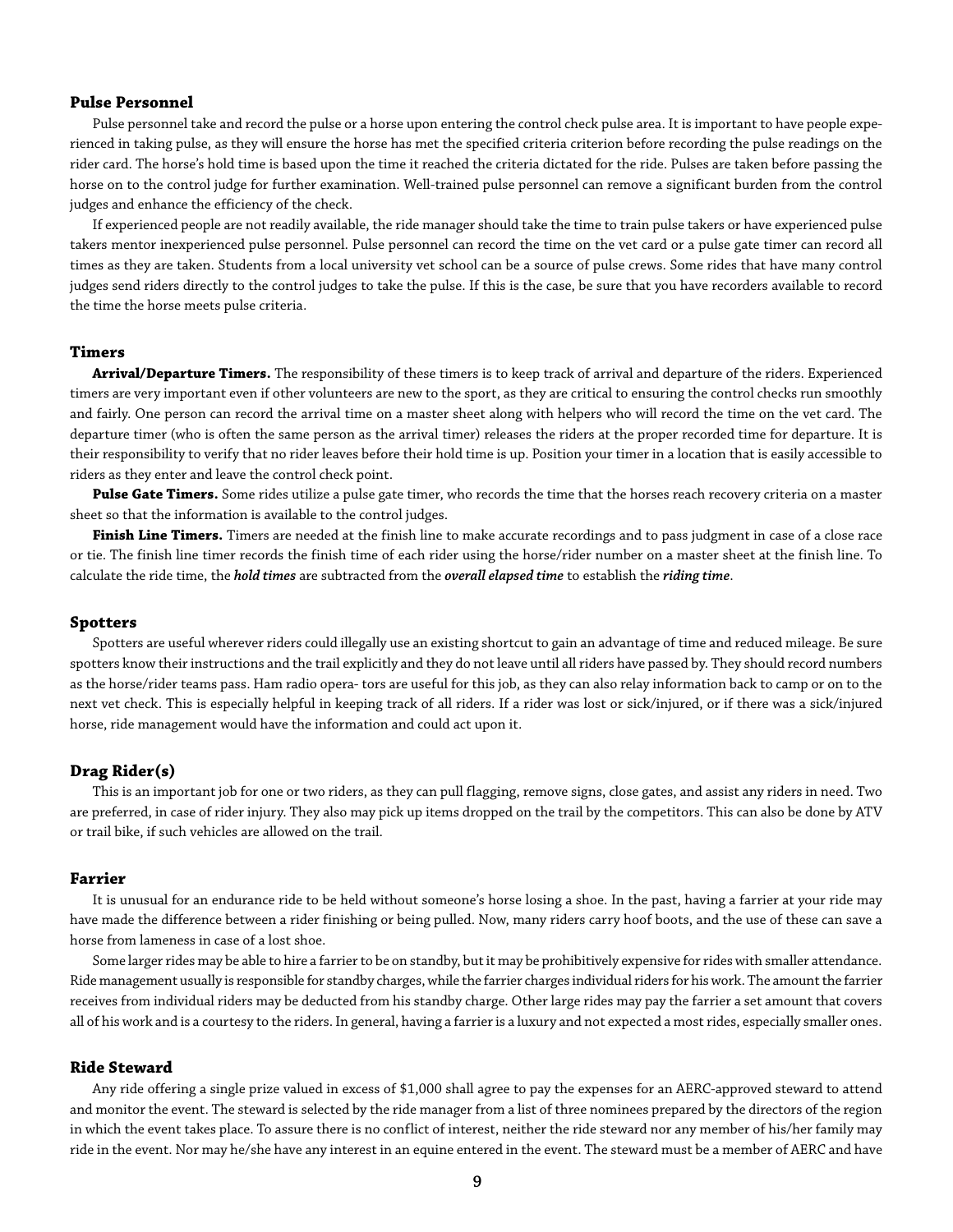no conflict of interest with the ride or AERC. Check the AERC rule book for duties and use of a steward.

## **VETERINARY CONTROL**

The purpose of veterinary control at endurance rides is both to protect the horses and help the riders complete the ride safely. The selection of control check types, location and accessibility will significantly affect the number of control judges needed. All control judges working your ride must be AERC members except those solely providing treatment. Any control judges not members at the time may join at your ride. Some ride managers even pay their membership fee as a courtesy. Work closely with your head control judge to determine how many control judges overall are needed. The cost of vet services is one of your largest budget items and will markedly affect your budget. Too many vets will drain your budget; too few will result in inefficient progress of your ride and will elicit complaints from the riders. You should read the Guidelines for Control Judges and Treatment Veterinarians at AERC Endurance Competitions. Some of it is technical, but most of it is written in terms a layman can understand, and it contains the latest standards recommended by the AERC for veterinary control at endurance rides.

Be certain that each of your veterinarians has a copy of the Guideline for Control Judges and Treatment Veterinarians at AERC Endurance Competitions. (Available on the AERC website), and ask all of them to read it.

Ride management selects the trail, and its layout, distance and difficulty will determine the number and type of vet checks during a ride. All rides must have a pre-ride vet check where the ride control judges examine each horse and record the particulars on the rider's card (supplied by the ride management.) The card is to be carried by the rider and submitted to the head control judges recorder at the end of the ride or if the horse is disqualified during the event.

Ride management and the ride veterinarians should discuss the trail, its difficulty and the probable weather. From that discussion comes the plan for the number and type of vet checks and the criteria at each. To avoid confusion for riders and ride personnel, keep criteria for all distances the same at any given vet check. It is important to keep procedures as simple as possible, especially when volunteers new to the sport are involved.

## **Pre-Ride Check**

Always provide safe ground and try to ensure an open and level area on which to trot out the horses. Most rides should have this check take place on the afternoon or evening before the ride date. It should be strongly emphasized that all riders present their horses for the pre-ride exam during the prescribed hours, thus allowing time for management, vets and staff to have dinner and to conduct a pre-ride briefing. Riders who are unable to arrive on time should be requested to notify ride management in advance. Most vets prefer not to have to conduct an exam in the darkness by artificial light. In unavoidable cases, a few horses may be vetted in the morning before the ride starts.

Note: If you have a refund policy for those not passing the pre-ride vet check it should be very clearly stated in your ride flyer along with other allowances for refunds.

## **Vet Check Types**

Depending on terrain, weather and length of the ride, you will need several vet checks, from 10 to 25 miles apart.

In some regions, ride vets like to have a last check between five and 10 miles from the finish line, as this is where the pace may become the most intense. Water should be available at *every* vet check, whether from natural sources or by ride management provision. If neither of these is an option, *inform the crews in advance* so they may bring water to their rider and horse.

There are several types of vet checks used on endurance rides (descriptions follow in order of preference), and you and your head control judge will decide which of these you will use and at what locations.

**1. Gate In to Timed Hold.** This is by far the preferred type of vet check, as it gives advantage to the truly well-conditioned horses and help to protect the less fit. In ideal circumstances the gate check follows this procedure: The rider arrives, presents his card to the In Timer (who records Arrival Time) and is free to present his horse to the P&R team when he believes the horse is recovered to the criteria of that checkpoint. If the horse is recovered, the Pulse team records Recovery Time, and it is from this time that the overall Hold Time for this check is taken. Thus, a horse might arrive at the vet check at 8:45 but not recover until 8:51. If the hold time is 60 minutes, the rider's Out Time will be 9:51. The Out Time may be recorded on the rider card or the Out Timer may record it on a master sheet. In either case, the rider or his crew is responsible for watching his time. The Out Timer will hold the rider until the exact time before he will release the rider to go out on the trail.

The timed hold following a gate can be of any length from 10 minutes to one hour, but it is important to base the hold respective to the mileage of the checkpoint. A one-hour hold is essential to allowing the horse to refuel and rehydrate and, as such, is recommended for checks farther into the ride.

**2. Gate or Stop and Go Check.** This gate is similar to the previous gate check with the exception of not requiring a hold time. The rider is free to leave as soon as the horse has met the required P&R criteria and is approved by the control judge. There may be enough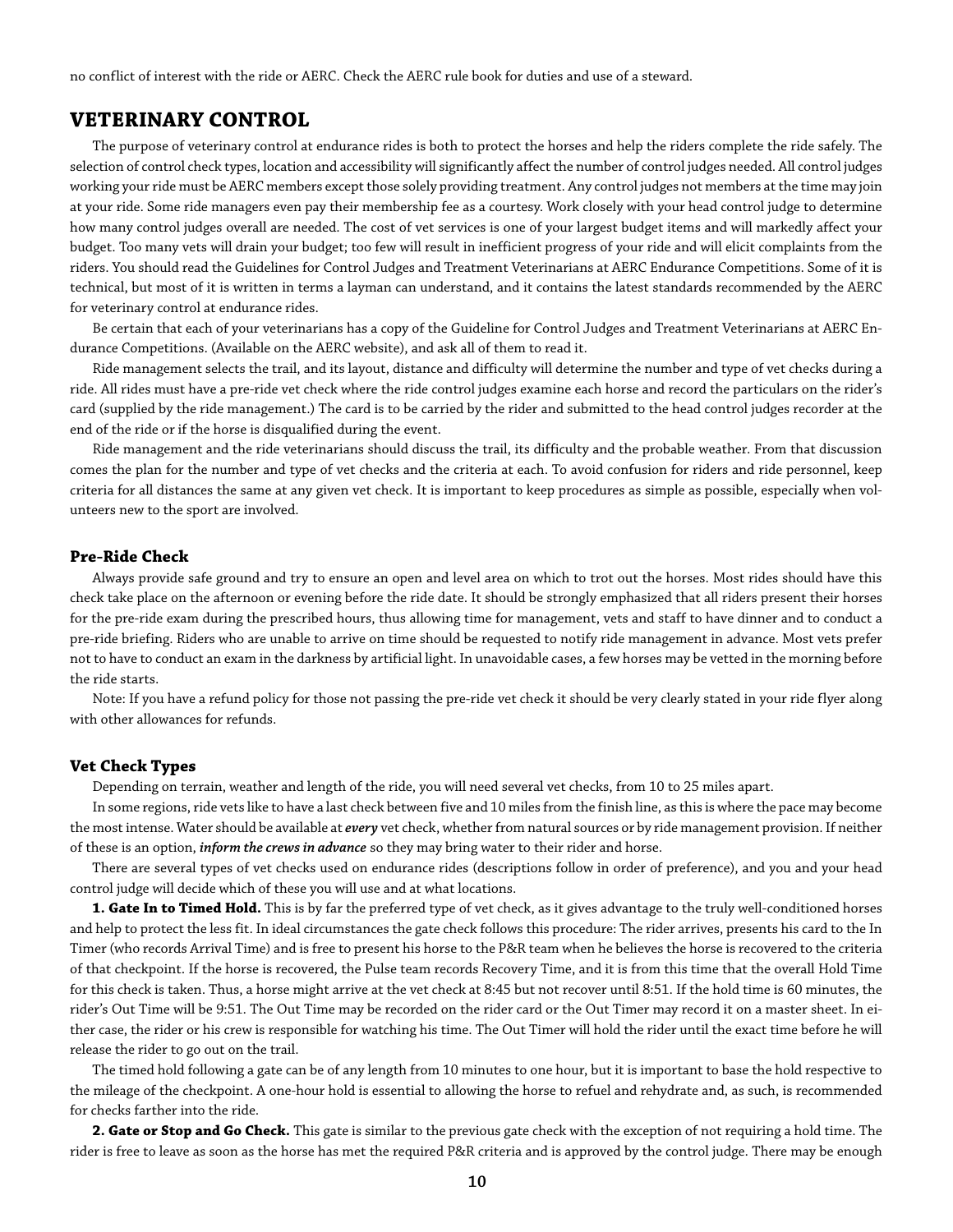pulse teams to monitor pulse or the responsibility can be placed on the rider or crew to check the horse and present him to the vet when he is ready to stand inspection. If the horse's pulse doesn't meet criteria, it must be brought back later for a re-check. Large rides may impose a minimum time before the horse can be re-presented. A horse is not allowed to leave the checkpoint if it does not meet all criteria. One advantage of this type of check is that it can slow the pace of the riders by separating out the fittest horses from the less fit especially if used early in the ride. The disadvantage is that it allows no time for the horse to eat, drink and relax.

**3. Ten/Ten Check.** This is another combination type of check. Horses are checked at a fixed 10 minutes after arrival. If they pass the P&R criteria, they have an additional 10-minute hold time before leaving. If they have not recovered, any additional time needed to recover to P&R criteria is added to the hold time. Essentially the check becomes just like a gate into a timed hold.

The hold time can be longer than 10 minutes, as appropriate, i.e. 10/20 or 10/30. This check retains most of the advantages of the gate in to a timed hold but allows the horses that arrive together to leave together, providing none are being significantly over paced. However, it penalizes the horses with the best recovery abilities.

**4. Fixed Hold.** This is historically the oldest type of vet check. All riders are held a specific amount of time (generally 10 to 60 minutes). This period of time is not held against their riding time and the horses are examined at a specific time after their official arrival at the checkpoint (typically, 30 minutes after arrival at a 60-minute stop). This check requires that horses are timed in and out to the nearest second, not just the nearest minute.

The biggest disadvantage is that an over-paced, unfit horse can recover enough to leave and continue with the fitter horses. This could lead to fatigue and metabolic failure. This is the least desirable and least favored type of vet check.

## **Post-Finish Check**

At the post-finish control check, the final criteria for completion must be met. The horse has not completed the ride until it has passed this check. The post-finish check acts as a safety check to monitor late-developing problems as well as extending veterinary control over the last leg of the ride. Because the horse at the finish is not in actuality going on—not going into remote areas far from veterinary aid—the standards for completion need not be as strict as those on the trail. Completion criteria must be set by the head control judge in consultation with ride management and announced at the pre-ride briefing so that all entrants understand it.

AERC's minimum criterion for completion can be found in the Rule book. See AERC Rule 6.2 for full description)

Should ride management or the veterinarians wish to use stricter standards, *the head veterinarian, in consultation with ride management, must decide what the standard will be, and then make sure that all competitors understand!* Ideally, this should be in the ride brochure so that the riders will know what to expect before coming to the ride. In any case, it must be in written form to the riders before the start of the ride as per AERC rules.

## **Best Condition Judging**

The best condition award is determined by a three-part procedure based on riding time, weight carried, and a control judge examination. The first 10 horses to complete are eligible to stand for this award, including those ridden by juniors, regardless of riding time. If, in the opinion of the vets, none of these horses deserve best condition, the award need not be given. Although AERC recognizes only one such winner at each ride, ride management may give other best condition awards as well, An example might be runner-up best condition or highest vet score.

See the Guidelines for Control Judges and Treatment Veterinarians at AERC Endurance Competitions for complete information on judging and scoring for this prestigious award. The control judge(s) m (usually the head control judge) will complete the veterinary portion of the form and the ride manager is responsible for completing the time and weigh portions and calculating the final scores. In case of identical scores, the horse having the best vet score among those tied is the winner. If there is still a tie, the horse finishing first among those still tied will be declared the winner.

Credit for best condition is given only when the AERC form is used and submitted with the ride results. Ride management should be sure their control judges are familiar with the system, as most rider complaints regarding best condition result from control judges deviating from the established form. Be sure to announce best condition judging times and procedures sufficiently in advance so that riders have time to prepare their horses for presentation. Also you will need to have a scale available to weigh riders with their tack after they complete the ride.

## **AFTER THE RIDE FINISH**

## **Awards**

Awards can be almost anything, but some sort of completion award must be given. Silver belt buckles are an example of one end of the spectrum, paper certificates, the other. Many riders like useful awards or awards that are unique to the ride: a t-shirt, buckets, hoof picks, halters, a sack of grain, a currycomb, ribbons, just about anything you can think of can serve as a completion award. There is little correlation between the expense of the awards and the satisfaction felt by the riders. Don't put your entire awards budget into